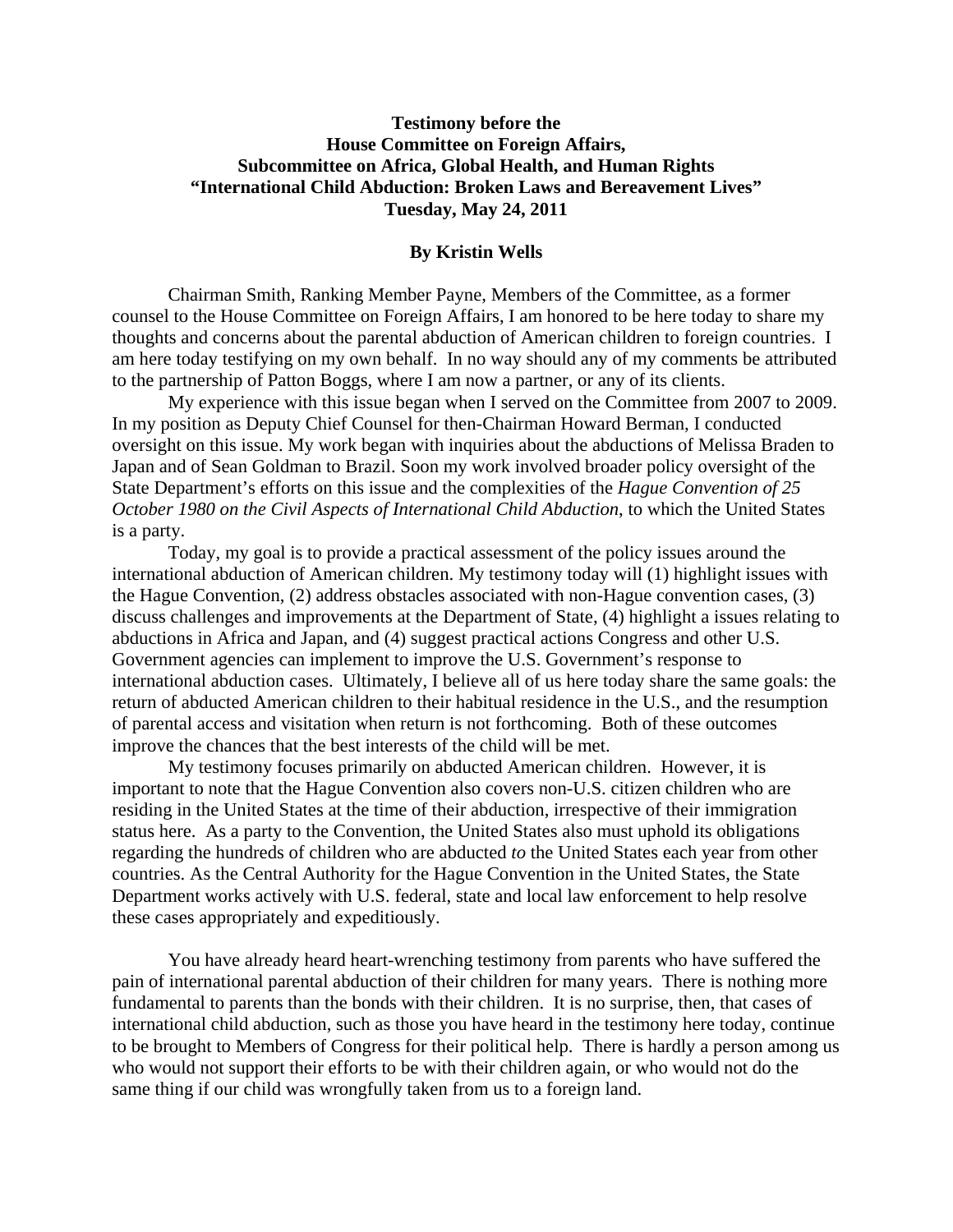Unfortunately, in today's age of globalism, cases of international child abductions from the U.S. are on the rise. Within the U.S., there has been an increase of marriages and partnerships that are no longer confined to by religion, language, racial group, ethnicity or national borders. Along with the increase in cross-cultural unions is the inevitable corresponding increase in dissolution of those unions. Unfortunately, incidences of conflicts in these relationships sometimes result in one parent abducting their child from the other parent and returning to their "home" country.

 The House of Representatives has actively examined the issue of international child abductions in the past. In 1999, former Chairman Benjamin Gilman (R-NY) of the House Committee on International Relations requested a GAO report on this issue. In 2000, Rep. Nick Lampson (D-TX) made a series of one-minute speeches on the House floor highlighting foreign abduction cases. In 2004, the late HIRC Chairman Henry Hyde (R-IL) held a full committee hearing on international child abductions and the Tom Lantos Human Rights Commission held a hearing on the issue in late 2009. These are just a few examples of the bipartisan attention this critical issue has received in the House of Representatives.

Despite improvements in the U.S. Government's responsiveness to U.S. child abductions, the international and domestic political, legal and law enforcement challenges of these cases continue to stymie the return of many American children. While the State Department has instituted several useful reforms, the U.S. Government should continue to seek new ways to respond to international child abduction cases until the rates of returns and visitation improve.

### **Application of the Hague Convention**

 The Hague Convention is an imperfect legal instrument, yet it plays a critical role in addressing international child abduction cases and it is the U.S. government's most reliable tool for seeking the return of children abducted from the United States. Eighty-five countries are now Contracting States to the Convention and the United States has actionable agreements with many of these countries to ensure prompt return of the child to their country of habitual residence.

It is easy to think of the Hague Convention as an international child custody mechanism– however that perception is not accurate. The Convention does not solve matters of custody or visitation. Instead it clarifies which country has the *legal jurisdiction* to resolve the dispute between the parents. The Convention requires the prompt return of the child to that jurisdiction under the theory that returning the abducted child to his or her area of habitual residence is in the best interest of the child. Additionally, the Hague Convention confirms that the court in that jurisdiction of habitual residence is the best equipped judicial body to hear and review evidence relating to a custody or visitation decision. The Convention seeks to rebalance the playing field so that the abducting parent does not have an advantage over the left behind parent.

 Despite its imperfections, the Convention has a number of strengths, notably: (1) it is an international instrument that has successfully helped resolve many child abduction cases by returning children or providing access to the left-behind parent; (2) it provides a means for countries to communicate with one another and identifies authorities in each nation responsible for addressing such cases; (3) it clarifies the internationally-agreed upon value of focusing on the child's best interests, including the child's right to a relationship with both parents; (4) it presses governments to promptly return a child to their home of habitual residence; and (5) it embodies promises made by the Contracting States to assist other countries in locating children abducted into their territory and cooperating to resolve those cases under the terms of the Convention.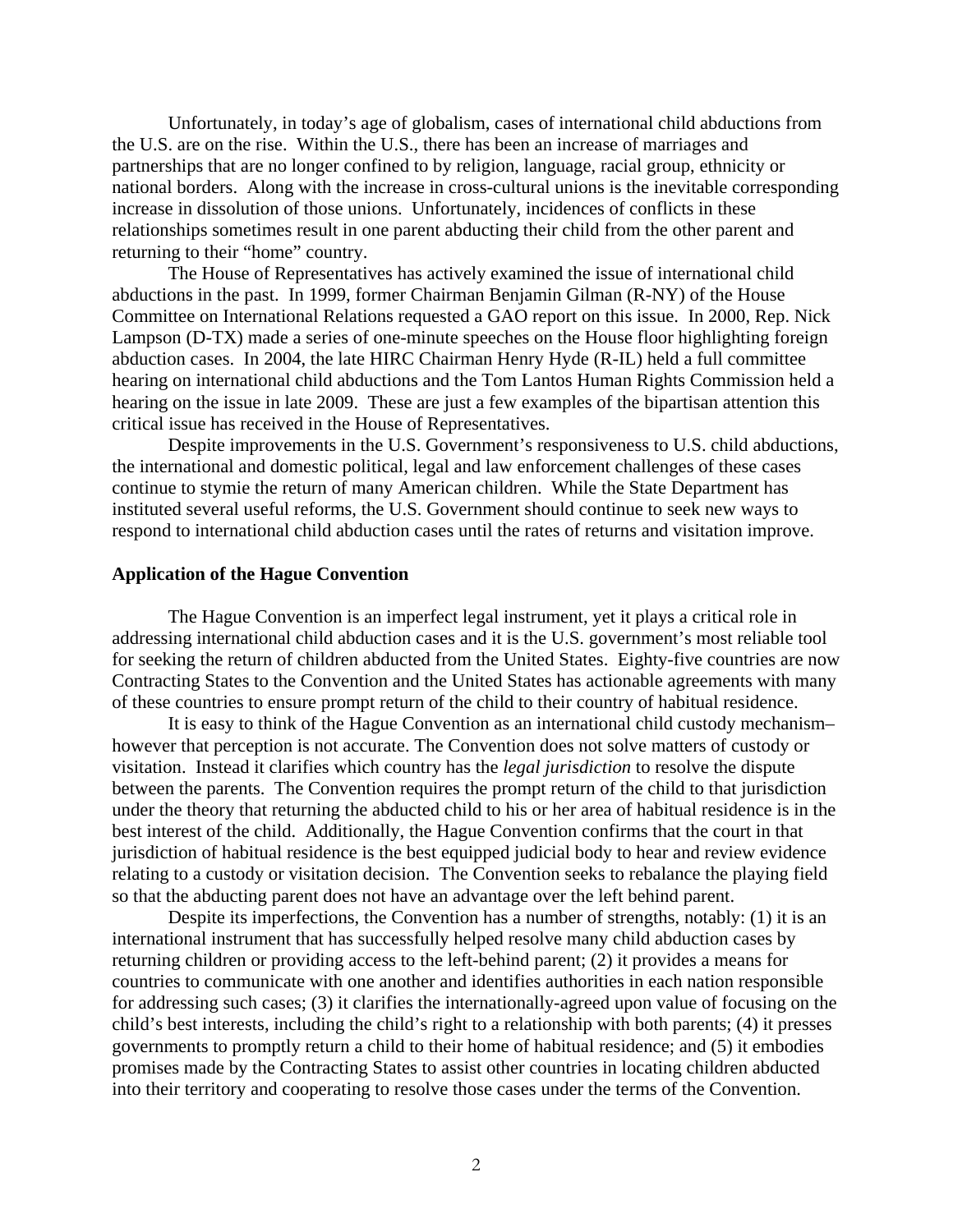# *Challenges of International Operation*

 Nonetheless several key weaknesses demand further attention. First, the most obvious weakness is that a large number of abduction cases between Contracting States are not resolved despite the presence of the Convention. Often children are not returned to their state of habitual residence, and thus, there are too many cases where the Hague Convention fails in its primary objective. Second, even when the Convention does work, rarely are children returned to their habitual residence with anything near promptness, defined by the six week standard identified in the Convention. In fact, few children are returned to their parents in less than a year. Article 12 of the Convention indicates that if more than a year has passed since the child was wrongfully removed, the judicial or administrative authority is not bound to return the child to his/her habitual residence. The Contracting States should consider amending this language to allow the Convention to remain effective beyond one year.

The unfortunate delays in return and, sometimes, the complete failure to return abducted children, result from a number of problems with the Convention itself. One such problem is the lack of an effective enforcement mechanism for the Convention. The Hague Conference on Private International Law has no power to enforce compliance among the Contracting States. Despite the Convention's terms, Contracting States are often less willing to comply with the Convention when a dual national child with rights to citizenship in both countries is at issue. A mutually agreed upon enforcement mechanism with real teeth is needed to exact much greater compliance by Contracting States. Issues of state sovereignty make such an agreement unlikely in the near future, however.

In addition, there is insufficient oversight of the Convention. A decade ago, the House was apprised of the need for greater resources at the Hague Conference and in other agencies and bodies to ensure proper operation of the Convention. Those unmet needs are even greater now. A robust oversight office that reports to the Contracting States and the global public could have a notable impact. Of course, the political will of Contracting States to improve compliance is essential for such oversight mechanism to succeed.

# *Challenges of Judicial Interpretation*

Although the Convention is over 30 years old, a myriad of interpretation issues are evident in the U.S. case law and the judicial systems of other Contracting States. The fact that nations and courts interpret the language of the Convention differently has dramatic effects on the cases and often results in children not being returned. This is identifiable in the differing interpretations of "habitual residence" (see Art. 4) that reflect different cultural understandings of that term, and that vary starkly between court opinions. These conflicting interpretations are evident in U.S. cases as well. Furthermore, in many countries, abduction by a parent is not viewed as "wrongful" (per Article 3, 12), either by domestic law, customary interpretation, or political practice. Many countries have strong preferences for children to be with either the mother or the father, or the families of one parent or another, despite the Convention's terms. It can be very difficult for courts to rule against those traditional viewpoints, regardless of international agreements the government may or may not have made.

Another critical area of language interpretation regarding the Hague Convention is the provision written to ensure that children are not returned to conditions where they will be harmed. The grave risk of harm exception in Article 13 states that the authority of the requested State "is not bound to order the return of the child" if it is established by the opposing party that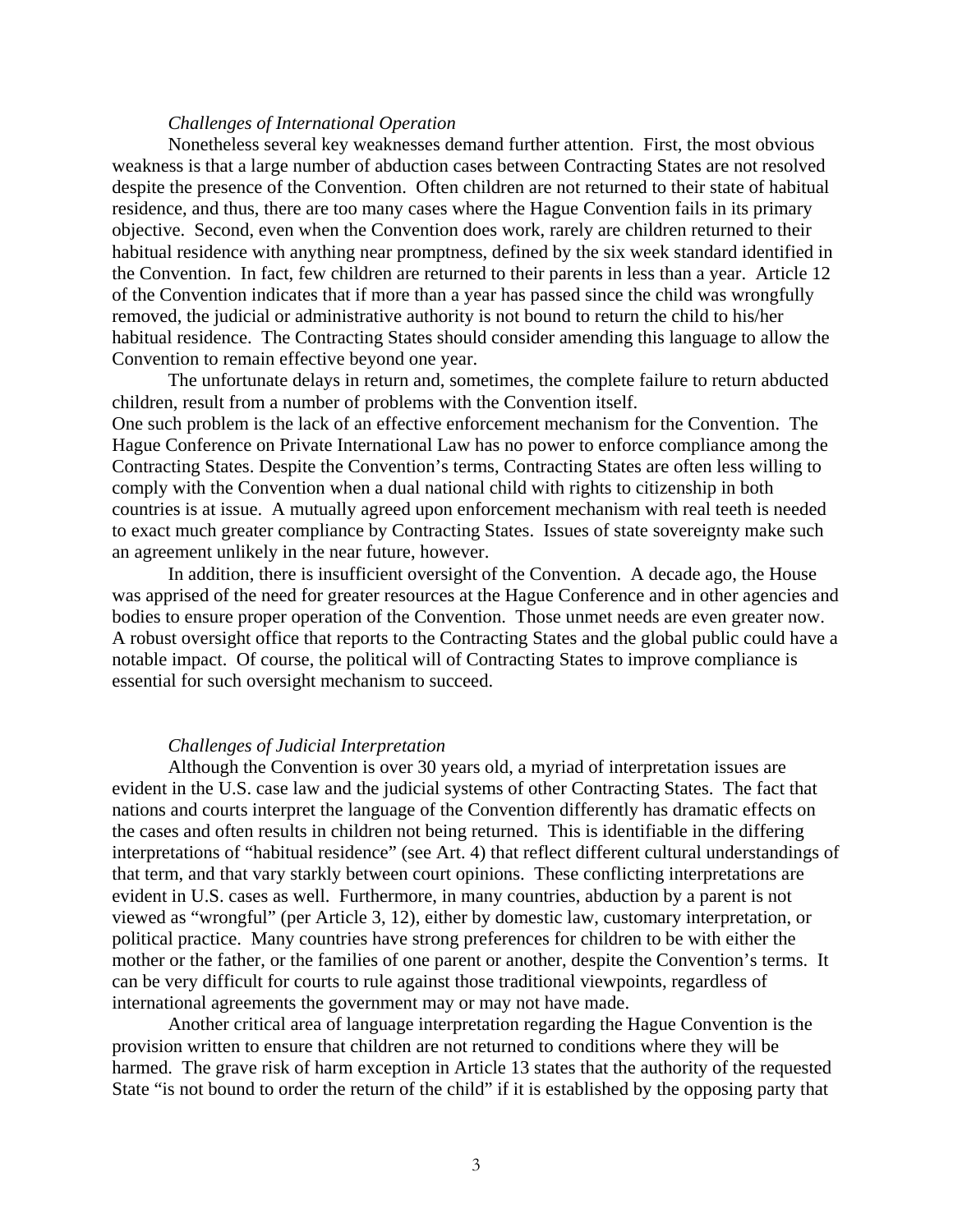"there is a grave risk that his or her return would expose the child to physical or psychological harm or otherwise place the child in an intolerable position." This language becomes critical in cases where there are allegations of domestic violence. It is just these cases where the stakes for kids are highest, and the need to get the legal analysis right is most critical.

Varying interpretations of this language have split the U.S. federal circuit courts. In many parts of the world, and still sometimes amongst U.S. courts, it is very difficult for victims of domestic violence to effectively use this provision to prevent the return of their child to the alleged abuser or to the immediate area where the child would be in the proximity of that abuser, and possibly at greater risk of harm as a result. There are numerous cases where a history of violence against the mother, even violence in front of the children, has been found insufficient to enact Article 13 to prevent a return of the child to the habitual residence. In more recent years, some U.S. courts have begun to find that harm to the mother puts the child at greater risk of physical or psychological harm. Yet a number of courts have declined a return to the child's habitual residence under the Hague Convention using this interpretation. This is tricky -- for requesting countries will often argue that as the habitual residence, those nations are best situated to address issues of violence through their court system. Yet some American courts have been hesitant to accept that argument if an erroneous judgment would appear to place the child closer to the source of harm and may result in the child being returned to an abusive parent.

The U.S. Justice Department could play a more robust role to assist with U.S. federal court interpretation, by doing a thorough review of the "grave risk of harm" provision and by issuing guidelines to the federal courts on what standards and tests should be used interpret this part of the Convention. The Office of Violence Against Women could participate in developing that guidance and overseeing the training of judges on this issue, just as they have successfully trained judges on the Violence Against Women Act and thereby improved American jurisprudence to protect victims of domestic violence.

While Members of Congress have reviewed and debated the problem of international child abduction numerous times, the issues of legal interpretation are rarely addressed to the attention of Members or their staff. Few of these issues were raised to me when I was on the Committee staff. However, a notable number of law review articles discuss the challenge of handling domestic violence allegations in Hague Convention cases and the use of the "grave risk of harm" exception, along with other legal interpretation issues. When and if Congress drafts, considers or passes new legislation on international child abduction, I hope that the broad range of concerns reflected in the case law, legal analysis and statements of practitioners, and the fixes they, suggest will be thoroughly considered. I am sure that further outreach to experts at the State Department's Legal Advisor's office, the Department of Justice and in the realm of private practice would yield many robust suggestions that would positively impact future child abduction cases.

#### **Challenges in Addressing Non-Hague Convention Cases**

 While the Hague Convention is a critical tool in resolving cases between two Contracting States, the other critical tools for resolving international child abduction cases are international law enforcement cooperation, diplomacy and the political will of the home State to wield them. While all of these tools can be exercised by a state, none can be exercised by a left behind parent. A parent's other critical tool, a good lawyer, is all that is within his or her control and many have financial, geographic or other limitations that restrict the ability to have a knowledgeable,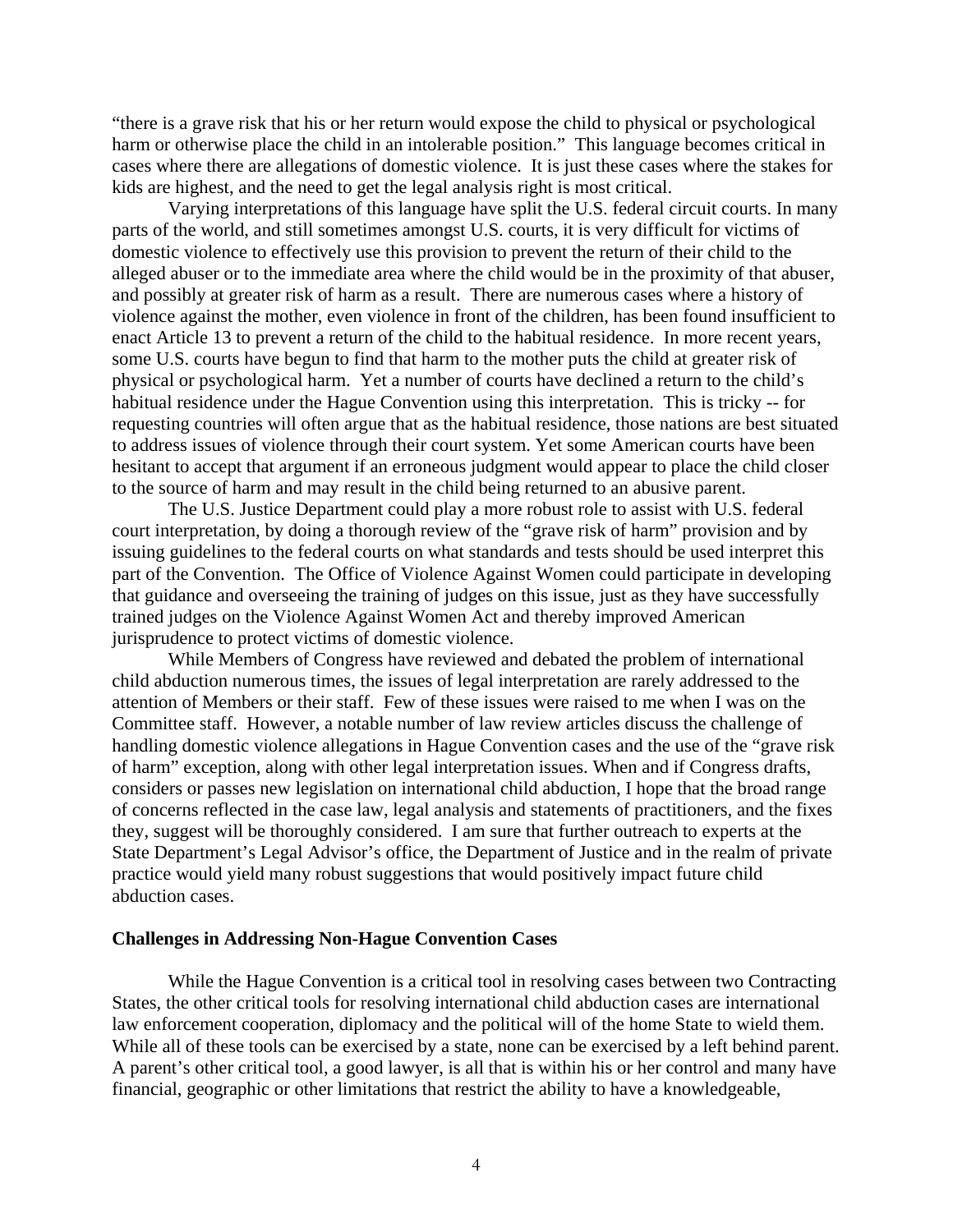experienced, resourceful and tenacious lawyer advocating on his or her behalf. When facing the greatest challenge of their lives -- the abduction of their child -- left-behind parents confront their greatest need for a government that is pursing a legally appropriate resolution for them and their child.

 Without the Hague Convention, left-behind parents may not be able to identify where their child is located. They may seek to get a U.S. custody or visitation order recognized in a foreign jurisdiction, which is rarely successful. In some non-Hague countries, parents are not even able to effectively file a case in the foreign judicial system, or they cannot get it heard even if they are able to file it. It may be difficult to identify who, if anyone, in the foreign government has the ability, power or desire to help locate or return the child. Even if some of these problems are resolved, without the Hague Convention as a tool to encourage the foreign government to return the child to the habitual residence, custody is likely to be decided by the foreign court using the child's presence there and the court's jurisdiction as a key factor against the left-behind parent.

 Using the U.S. courts to get a domestic judgment is a critical step. Cooperation from the FBI or other U.S. law enforcement in searching for the child, collaborating with law enforcement in the foreign country can help to find a child and result in a return. Similarly, intense diplomatic efforts sometimes result in the return of children. The foreign country may help negotiate an agreement with the abducting parent, may revoke a visa causing that parent to leave the country, or may use other domestic legal or political procedures to return a child. The State Department, FBI and Department of Homeland Security can collaborate to flag the abducting parent's passport should they renter the U.S. and this may help locate the child. While all of these steps can help, often they do not result in the return of the child.

 For those reasons, I support the State Department's efforts to continue to urge non-Hague countries to join the Convention.

#### **Improving the U.S. Policy Response at the State Department's Office of Children's Issues**

In studying this issue over the years, I have heard some of the negative experiences faced by left behind parents and their attorneys when they sought help from the State Department. There are cases where left-behind parents and attorneys did not know of or pursue a Hague Convention application and were unaware of any help, including diplomatic help, which the U.S. State Department could have provided. I also heard of a case where a foreign government tried vigorously to get the U.S. to return a child abducted into the U.S. and the State Department was no where to be seen in the discussion between the parties, their attorneys or the domestic court that decided the issue. Too often State Department case workers did not tell families of the resource materials created by the Department of Justice that could help their efforts to get their kids back. Too often they were negative and foreboding, and squashed what little hope families and their attorney's brought to the State Department. Too often they left parents thinking that the State Department would do nothing, had done nothing and would provide no help – despite clear evidence they have presented to Congress that they do work intently on these cases. As staff to the Foreign Affairs Committee, I found my conversations with State to be informative and engaging. They detailed steps taken on individual cases and groups of cases in a foreign country to work diplomatically at every level to seek the return of American children.

I am hopeful, however, that with significant expansions in the staff and resources, the Office of Children's Issues is now doing a better job in its responses to families and their attorneys.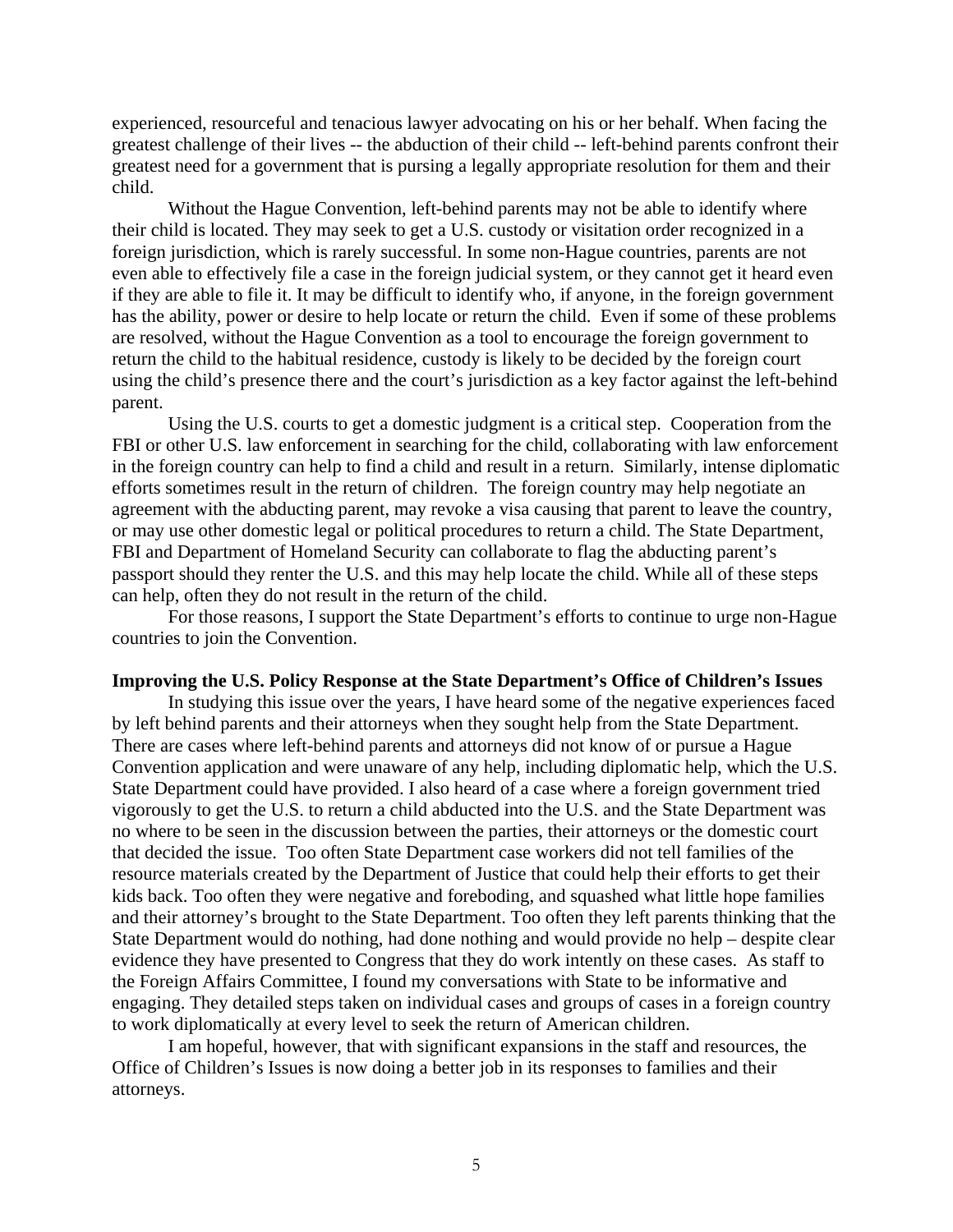The most significant structural change to this Office was the creation of the Special Advisor for International Children's Issues within the State Department to address international parental child abduction and intercountry adoption. Ambassador Susan Jacobs was appointed to the position by Secretary of State Clinton in July of 2010 to bring higher-level diplomatic representation and attention to these issues.

Case management has also been restructured. A few years ago, the unit was staffed with about 20 Foreign Service officers who handled a heavy caseload of about 150 cases each. The volume of work these officers handled and the limited resources often made it difficult for them to provide the kinds of responses to left-behind families and their attorneys as were often desirable. In addition, these officers worked for the unit for a standard 2-year Foreign Service tour so cases were frequently changing hands and families and attorneys had to being educating the new officer on their case every few years.

Today the unit has 85 to 100 officers, both Foreign Service and civil service employees. Each is limited to no more than 75 cases under a Congressional mandate, and most case officers handle and average of 50 to 60 cases at a time. There is more stability in the officer personnel and they have more time to work each case in their portfolio and to engage in the diplomatic outreach each case requires. Hopefully, we more children are being returned to their parents in the U.S. as a result.

### **Abductions to Japan and African Nations**

Japan is a particularly difficult country for a left-behind parent whose child has been abducted. Because of cultural and historical traditions, some of which are embedded in Japanese law, it is the only nation where foreign parents are consistently unable to receive *any* access to their children's after the abduction. No U.S. child abducted to Japan has ever been returned with the involvement or assistance of the Japanese government. In the few cases where there has been contact or a return after the abduction, those have occurred when the left-behind parent was fortunate to work out access to the child with the abducting parent or with the child itself as the child became older.

However, Japan has made significant strides on this issue in recent years and there is much hope among parents and policy makers in the U.S. and in other countries that, in time, Japan will join the Hague Convention. Their Ministry of Justice recently completed a review of the Convention and, this month, recommended its consideration to the Japanese Diet. The Embassy of Japan has more vigorously engaged this issue here in the U.S. and the State Department – though both the Secretary of State and the Special Advisor on Children's Issues – have held high level discussions on the matter in Japan. Reform on this issue is still daunting in Japan, and Hague accession will not solve the thousands of existing cases. Continued political engagement, support and pressure from the State Department and from Congress will hopefully help to further this issue so that children and parents are able to retain or resume their relationships in the future.

Given this Committee's particular attention to Africa, I would like to speak briefly about some of the issues relating to the issue of international abduction of U.S. children to the nations of Africa. The profiles of these cases have some distinctions and the diplomatic effort of engaging African nations on this issue raises distinct challenges.

 Most of the nations of Africa are not signatories to the Hague Convention. At present the U.S. only has four partners to the Convention in Africa: Zimbabwe, South Africa, Mauritius and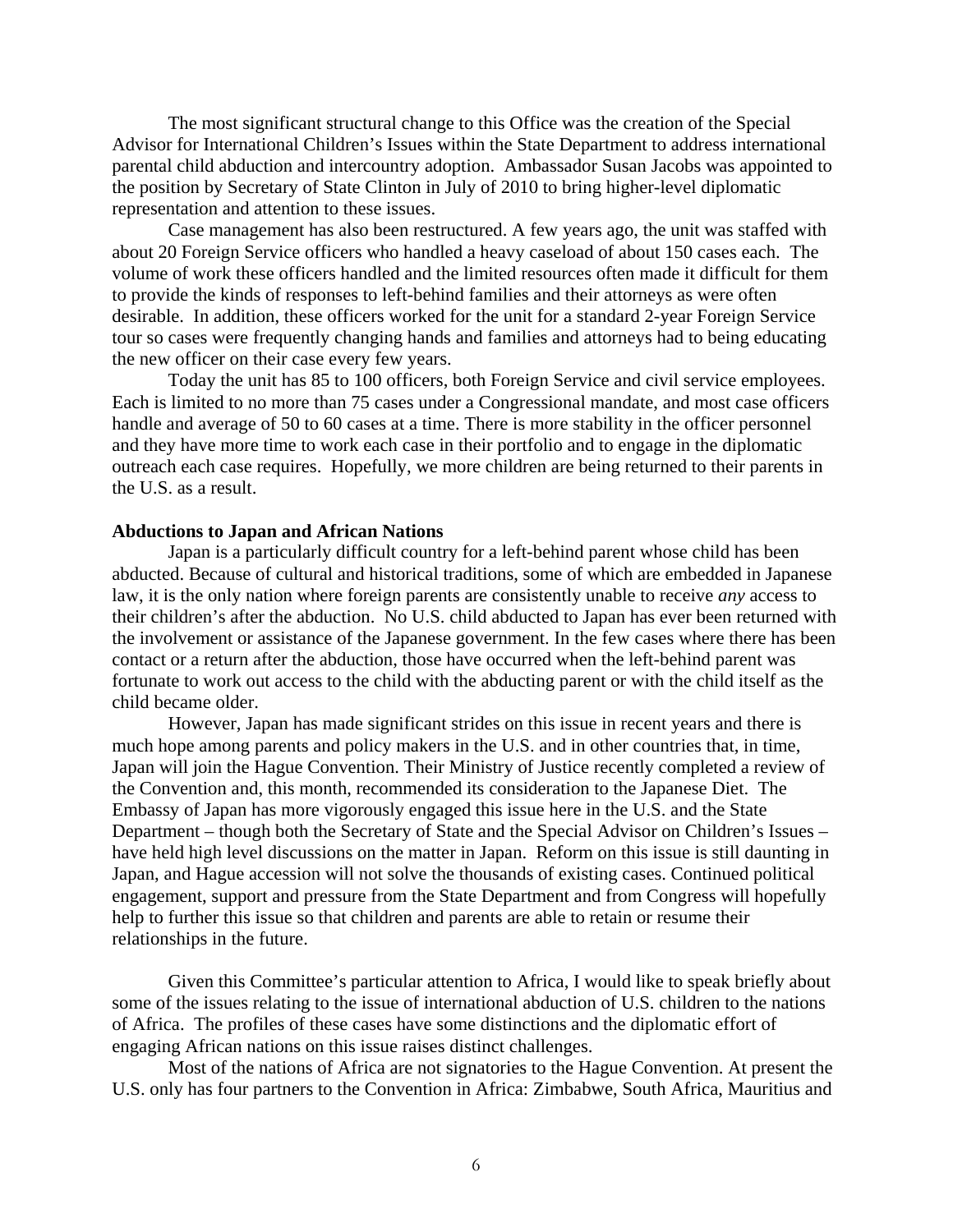Burkina Faso. Overseas, the State Department faces unique challenges as well in these cases. The road to accession of the Hague Convention can also be tedious for some African nations when inefficient and ineffective government structures hamper progress on consideration of the treaty. Corruption in the judiciary or among law enforcement is sometimes a barrier to returns or visitation. The Hague Commission has an Africa project aimed to address these issues by increasing levels of accession in Africa. Improving Hague accession and the resolution of non-Hague cases will depend on strong relationship-building and targeted regional approaches to develop partnerships with African countries on this issue.

 While abduction fact patterns often look different from cases of children abducted to industrialized countries, the pain for the left-behind parent is no less. U.S. children abducted to Africa are often taken to the continent and left with extended family – grandparents, an aunt or uncle or family friend – while the abducting parent returns to the United States or a third country. Some children are also left at boarding schools. For Consular Officers, the complications of locating a child and conducting welfare and well-being visits are sometimes extreme. A small number of the Africa cases also involve fears by the left-behind parent that their daughter will be subjected to female genital cutting.

Often both parents of children abducted to African nations are immigrants or visitors to the United States from Africa. They may use customs traditional to their country or community to solve relationship disputes and child custody issues without knowledge, understanding or acceptance of U.S. laws on these matters. In the United States, left-behind parents from Africa face great difficulties in getting help from local law enforcement when they try to access their child or pursue legal remedies against the other parent. Language, cultural differences and weak relations with law enforcement make their efforts particularly challenging. In addition, some of these parents are not as familiar with the American political system, and are not in large established immigrant communities where they can find support and information. As a result, African parents may not be able to galvanize the effective legal representation and political attention these cases often need.

#### **Congressional Response**

Without a doubt, a Member's advocacy on individual cases is critically important and I must commend you all for the attention you have given to this issue. While continuing that important work, I think that the House must be careful in moving measures that seek to respond to individual cases of abduction, rather than addressing the problem more broadly in a way that represents and can help the causes of all abducted American children. While some forms of economic sanctions may be successful in getting greater attention from a foreign government to abduction cases, they could cause notable other harms to our trade, diplomatic, intelligence or security interests that may sway against their use. If those steps are considered, it will be important for the United States to maintain compliance with international trade agreements and it should be weighed with trade preference discussions currently underway.

In closing I recommend that Members of Congress consider several actions:

• Request a follow-up report from the GAO on its 2000 report "Specific Action" Plan Needed to Improve Response to Parental Child Abductions" (GAO/NSIAD-00-10) to analyze whether the recommendations where implemented, what effect they had, and what more should be done to improve our ability to win the return of American children.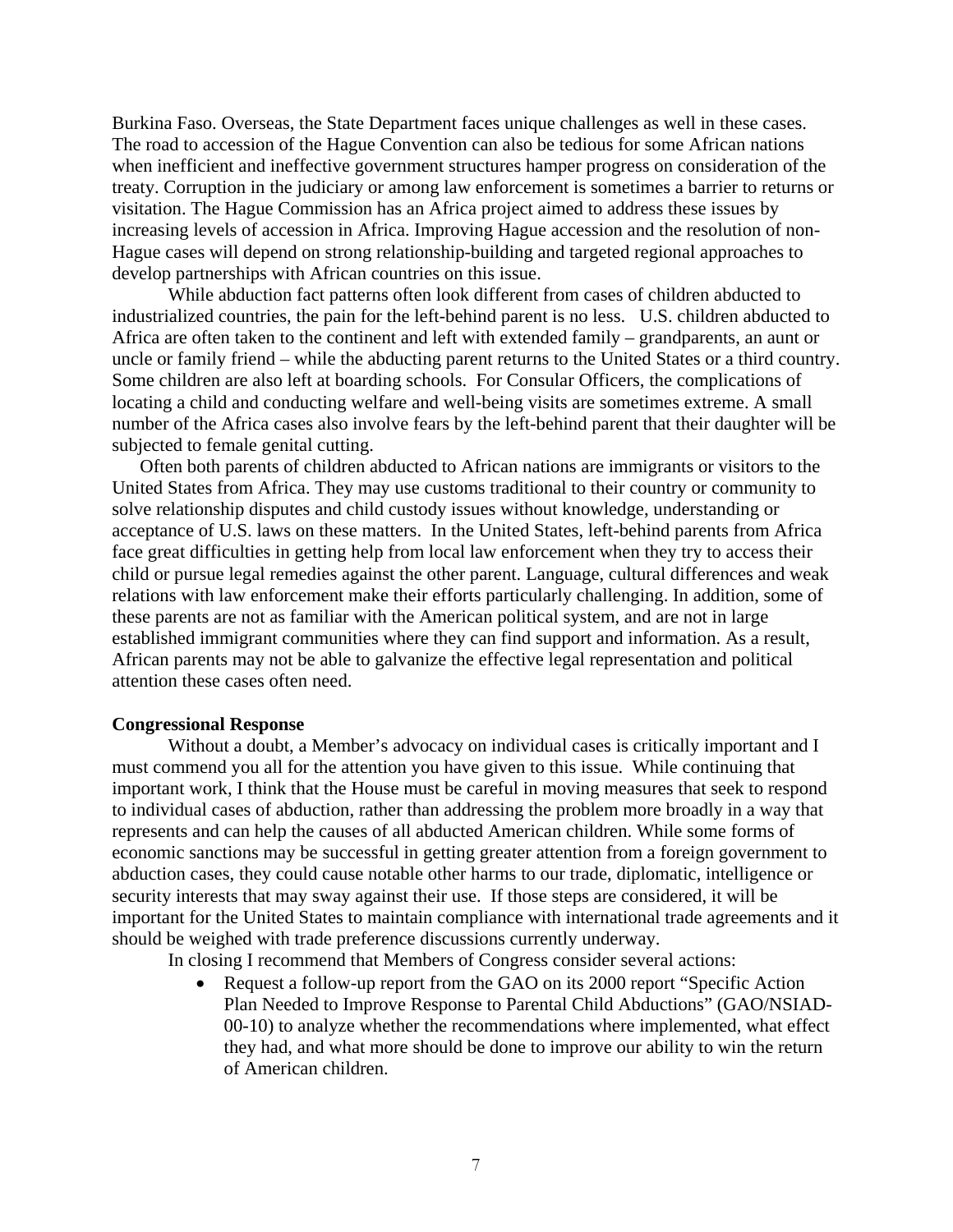- Examine the need for better collaboration between the Department of State, the Department of Justice, and the Department of Homeland Security, particularly the success of such collaboration in the field between our Foreign Service officers, law enforcement agents, and border security agents to locate children and achieve their return to the U.S.
- Expand existing programs of the Department of State and the Department of Justice to provide legal training on international child abduction and resources to identify and help left behind parents and inform them of their options and enable them to pursue those options.
- Continue to diplomatically engage non-Hague countries in discussions about joining the Hague Convention and advise on laws and structures for successful implementation and compliance.
- Organize and sponsor international conferences to expand understanding, and improve dialogue with other nations on abduction issues. These could both encourage Hague compliance, address issues of compliance, and look for other areas of cooperation with countries that are not becoming signatories to the Hague Convention.
- Continue training U.S. and foreign judges on the Hague Convention and non-Hague options for judicial consideration.
- Congress should consider increased funding to the Hague Conference on Private International Law to establish a robust office of oversight and compliance to monitor the Convention.
- Congress should support the State Departments active engagement with the Hague conference and urge continued dialogue on varying international interpretations of the Convention's language.
- Members should call on the Department of Justice to issue guidelines on the U.S. interpretation and application the Hague Convention, especially on the risk of harm exemption.
- Congress should continue to raise desire for Hague accession to Japanese government officials and should support efforts to improve cooperation among African nations on abduction cases.